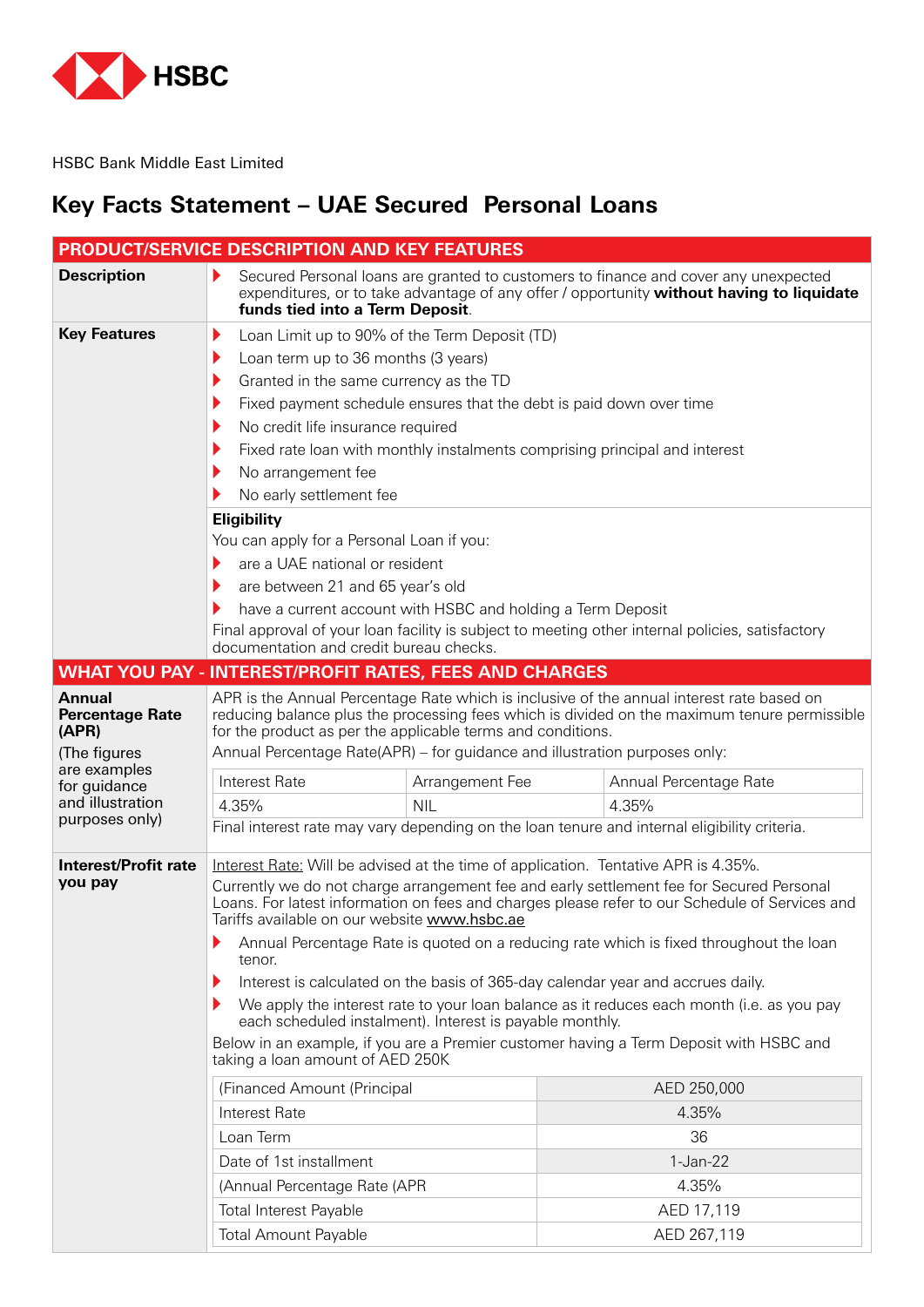| <b>Fees and Charges</b> | Currently we do not charge arrangement and early settlement fee for secured personal loan.                                                        |  |  |
|-------------------------|---------------------------------------------------------------------------------------------------------------------------------------------------|--|--|
|                         | For all other applicable fees and charges, please refer to the Schedule of Services and Tariffs<br>available on our public website (www.hsbc.ae). |  |  |

### **YOUR RIGHT TO CANCEL**

If you change your mind about the Loan, then you may cancel it. You have a 5 Working Day cooling-off period starting on the next Working Day after you sign the Secured Personal Loan Terms and Conditions. This means that you may cancel the Loan Agreement during this period.

During the cooling-off period we will advance the loan funds and register the Security, marking it against your pledged Term Deposit Account. Before exercising your right to cancel, you must repay your Loan in full. You will not be able to cancel the Personal Loan Agreement if the Loan has an outstanding balance. Upon cancellation we will cancel the Security registration.

If you are using your Loan as a top up of an existing Loan (Top Up), then we will not advance the loan funds to you until the first to occur of: (i) the expiry of the cooling off period or (ii) your waiver of the cooling off period. If you waive your cooling off period, the terms of the Loan Agreement will be immediately effective and binding. If you choose to cancel the Loan Agreement early but after the expiry or waiver of the cooling-off period, the terms described in the Secured Personal Loan Terms section 12 – Early Settlement will apply, including any applicable early settlement .charges

## **ENDING YOUR AGREEMENT EARLY**

You may end your agreement early with us (after the cooling-off period) by, for example, settling the total outstanding amount due on your loan account. If you do wish to end your agreement you should contact us on 800-LOANS (800-56267) or visit any of the nearest branches. You will be expected to repay all outstanding balances and to pay any fees or charges that have accrued.

### **WHAT ARE YOUR PRIMARY OBLIGATIONS?**

The Secured Personal Loan Terms and Conditions applicable to your Agreement with us, which will be provided to you for review before you sign, set out the terms of the contract between us including your obligations to us and ours to you. In this section we describe the primary obligations applicable to this Product.

- You must continue to ensure there is sufficient balance each month in your account for the monthly repayments to be collected successfully;
- You must make the Instalment on the dates they are due until you have paid off the whole of the Loan. If at the Repayment Date or after enforcement of the Security we do not receive the whole of the Secured Loan Debt, you will still be liable to pay us the remaining Secured Loan Debt.
- You must give us the Security i.e. Term Deposit (and, in the event of any change of law, regulation or circumstance, any additional forms of security that we may request) in the appropriate form(s) that we require. The Agreement is conditional upon you having given us the Security.
- Where you have provided Security over the Term Deposit Account, we will place a complete block on funds equal to the Account Block Value (the "Account Block"). Such funds will be pledged in our favor. This means that you will not be able to withdraw or transact with such funds during the Repayment Period. Please refer to the General Terms for the conditions which govern your Term Deposit Account.
- You undertake to notify us if any of the information that you have given us in respect of your Loan application changes during the Loan period and to provide us with any additional or updated information that we may require, which may include evidence to support your proposed purpose for use of the Loan funds. You must also pay our reasonable costs and expenses if we have to enforce the Secured Personal Loan Terms against you. This includes fees and charges of lawyers and collection agencies.
- keep bank account details/passwords/stationery, etc. secure and not share with anybody else.

This is not a comprehensive list of your obligations, for fuller details refer to your Secured Personal Loans Ts&Cs. You will be expected to meet all of your obligations throughout the duration of your Agreement.

## SECURITY/GUARANTEES/COLLATERAL/CO-SIGNATORY – WHAT DO WE REQUIRE?

You must provide us security over the Term Deposit Account and we will place a complete block on funds equal to the Account Block Value. Such funds will be pledged in our favor. This means that you will not be able to withdraw or transact with such funds during the Repayment Period. Please refer to the General Terms for the conditions which govern your Term Deposit Account.

The Account Block will only be released once the Secured Personal Loan Debt has been fully repaid.

## **CHANGES TO YOUR TERMS AND CONDITIONS**

We reserve the right to make certain changes to your Agreement Terms and Conditions after you have signed them. These are permissible changes. We will always give you at least 60 days' notice before we make a permissible change unless the change is required by law or regulation to take effect sooner. Refer to your Secured Personal Loan Term Conditions for full details of what is a permissible change and how we will notify you.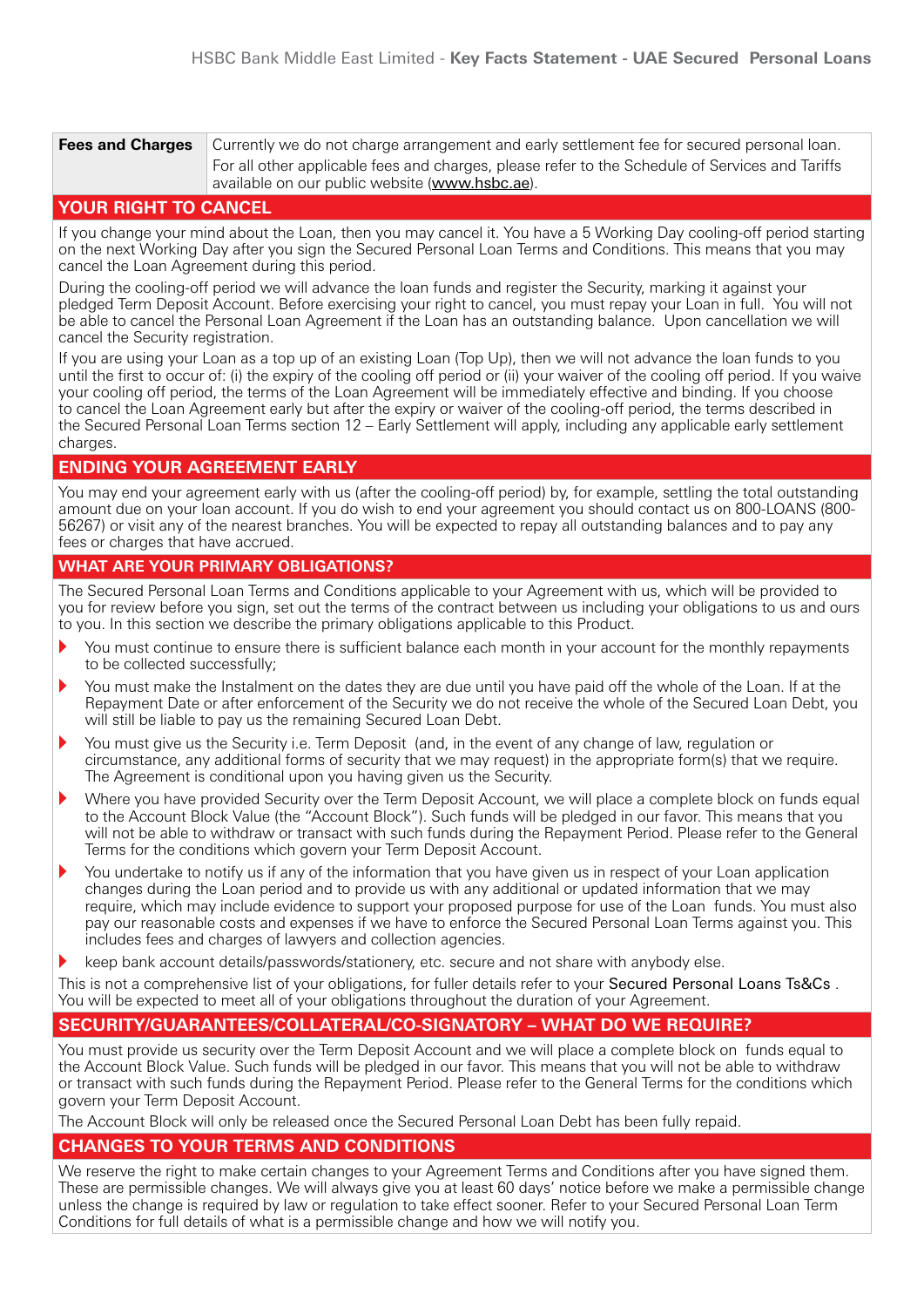| <b>WHAT ARE THE KEY TERMS?</b> |                                                                                                                                                                                                                                                                                                                                                                                                                                                                                                                                                                                                                                                                                                                                                                                                                                                                                                                                                                                                                                                                                                                                                                                                                                                                                                                                                                                                                                                                                                                                                                                                                                                                                                                                                                                                                                                                                                                                                                                                                                   |  |
|--------------------------------|-----------------------------------------------------------------------------------------------------------------------------------------------------------------------------------------------------------------------------------------------------------------------------------------------------------------------------------------------------------------------------------------------------------------------------------------------------------------------------------------------------------------------------------------------------------------------------------------------------------------------------------------------------------------------------------------------------------------------------------------------------------------------------------------------------------------------------------------------------------------------------------------------------------------------------------------------------------------------------------------------------------------------------------------------------------------------------------------------------------------------------------------------------------------------------------------------------------------------------------------------------------------------------------------------------------------------------------------------------------------------------------------------------------------------------------------------------------------------------------------------------------------------------------------------------------------------------------------------------------------------------------------------------------------------------------------------------------------------------------------------------------------------------------------------------------------------------------------------------------------------------------------------------------------------------------------------------------------------------------------------------------------------------------|--|
| <b>KEY LIMITATIONS</b>         | Eligibility<br>You can apply for a Personal Loan if you:<br>are a UAE national or resident<br>▶<br>are between 21 and 65 year's old<br>have a current account with HSBC and holding a Term Deposit<br>Final approval of your loan facility is subject to meeting other internal policies, satisfactory<br>documentation and credit bureau checks.                                                                                                                                                                                                                                                                                                                                                                                                                                                                                                                                                                                                                                                                                                                                                                                                                                                                                                                                                                                                                                                                                                                                                                                                                                                                                                                                                                                                                                                                                                                                                                                                                                                                                 |  |
| <b>WARNING</b>                 |                                                                                                                                                                                                                                                                                                                                                                                                                                                                                                                                                                                                                                                                                                                                                                                                                                                                                                                                                                                                                                                                                                                                                                                                                                                                                                                                                                                                                                                                                                                                                                                                                                                                                                                                                                                                                                                                                                                                                                                                                                   |  |
| <b>KEY EXCLUSIONS</b>          | <b>Blacklisted Customers</b><br>▶<br>Delinquent customers<br>▶<br>Non-resident customers                                                                                                                                                                                                                                                                                                                                                                                                                                                                                                                                                                                                                                                                                                                                                                                                                                                                                                                                                                                                                                                                                                                                                                                                                                                                                                                                                                                                                                                                                                                                                                                                                                                                                                                                                                                                                                                                                                                                          |  |
| <b>WARNING</b>                 |                                                                                                                                                                                                                                                                                                                                                                                                                                                                                                                                                                                                                                                                                                                                                                                                                                                                                                                                                                                                                                                                                                                                                                                                                                                                                                                                                                                                                                                                                                                                                                                                                                                                                                                                                                                                                                                                                                                                                                                                                                   |  |
| <b>KEY RISKS</b>               | Please refer to your Terms & Conditions for a detailed overview of the conditions which will<br>result in an event of default. In case there is an event of default, HSBC will make a formal<br>demand for payment from you in writing;<br>Late or missed payments could affect your credit rating, which can make getting credit<br>more difficult. This may lead to legal action to recover the debt.<br>Where you have provided Security over a Term Deposit Account and following an Event of<br>Default your Loan becomes immediately due and payable, we will be entitled to debit the<br>Term Deposit Account with an amount equal to the Account Block Value. Such action does<br>not affect any other rights available to us under the Agreement, these terms and conditions<br>or at law to recover the full Secured Loan Debt and we will not be responsible or liable for<br>any losses, applicable break fees or penalties that arise as a result of early termination of<br>the Term Deposit Account.<br>If we reasonably suspect that the Loan funds and/or any other facility or account you<br>have with us is/are being used in relation to fraud, money laundering, violation of<br>international sanctions or any other criminal activity (including financial crime), we will<br>have the right to demand the immediate payment of the entire unpaid balance of the total<br>amount of the Loan.<br>You agree that we can share information with credit reference agencies/bureaus and use<br>information available from public sources to verify your identity and suitability for a Loan.<br>In case of default, you agree that we may provide appointed collection agents and other<br>third parties (inside the UAE or abroad) any information or documents relating to your<br>accounts and products held with us.<br>If you have money in a Sole Account or Joint Account with us; and owe us money on your<br>Loan that is due and payable but remains unpaid, we can use all the money you have with |  |
|                                |                                                                                                                                                                                                                                                                                                                                                                                                                                                                                                                                                                                                                                                                                                                                                                                                                                                                                                                                                                                                                                                                                                                                                                                                                                                                                                                                                                                                                                                                                                                                                                                                                                                                                                                                                                                                                                                                                                                                                                                                                                   |  |
|                                |                                                                                                                                                                                                                                                                                                                                                                                                                                                                                                                                                                                                                                                                                                                                                                                                                                                                                                                                                                                                                                                                                                                                                                                                                                                                                                                                                                                                                                                                                                                                                                                                                                                                                                                                                                                                                                                                                                                                                                                                                                   |  |
| YOUR RIGHT TO COMPLAIN         | us to reduce or repay the amount or debt you owe us. This is our right of "set-off".<br>The easiest way to make a complain is by emailing us at contactus.me@hsbc.com or by completing the form                                                                                                                                                                                                                                                                                                                                                                                                                                                                                                                                                                                                                                                                                                                                                                                                                                                                                                                                                                                                                                                                                                                                                                                                                                                                                                                                                                                                                                                                                                                                                                                                                                                                                                                                                                                                                                   |  |

available online.

If you are unhappy with the response you've received, you can escalate your complaint to our Customer Experience team, who will look into the matter further for you. You can also contact our Customer Experience team by email at customerexperienceuae@hsbc.com or write to Customer Experience Team, HSBC Bank Middle East Limited, PO Box 66, Dubai, UAE.

If we are unable to resolve your complaint to your satisfaction you may complain to our regulator: the Central Bank of the UAE (www.centralbank.ae).

© Copyright. HSBC Bank Middle East Limited 2022 ALL RIGHTS RESERVED. No part of this publication may be reproduced, stored in a retrieval system, or transmitted, in any form or by any means, electronic, mechanical, photocopying, recording, or otherwise, without the prior written permission of HSBC Bank Middle East Limited.

Issued by HSBC Bank Middle East Limited U.A.E Branch, PO Box 66, Dubai, U.A.E, regulated by the Central Bank of the U.A.E for the purposes of this promotion and lead regulated by the Dubai Financial Services Authority. CRN: PAL050122. Effective date: 01 June 2022.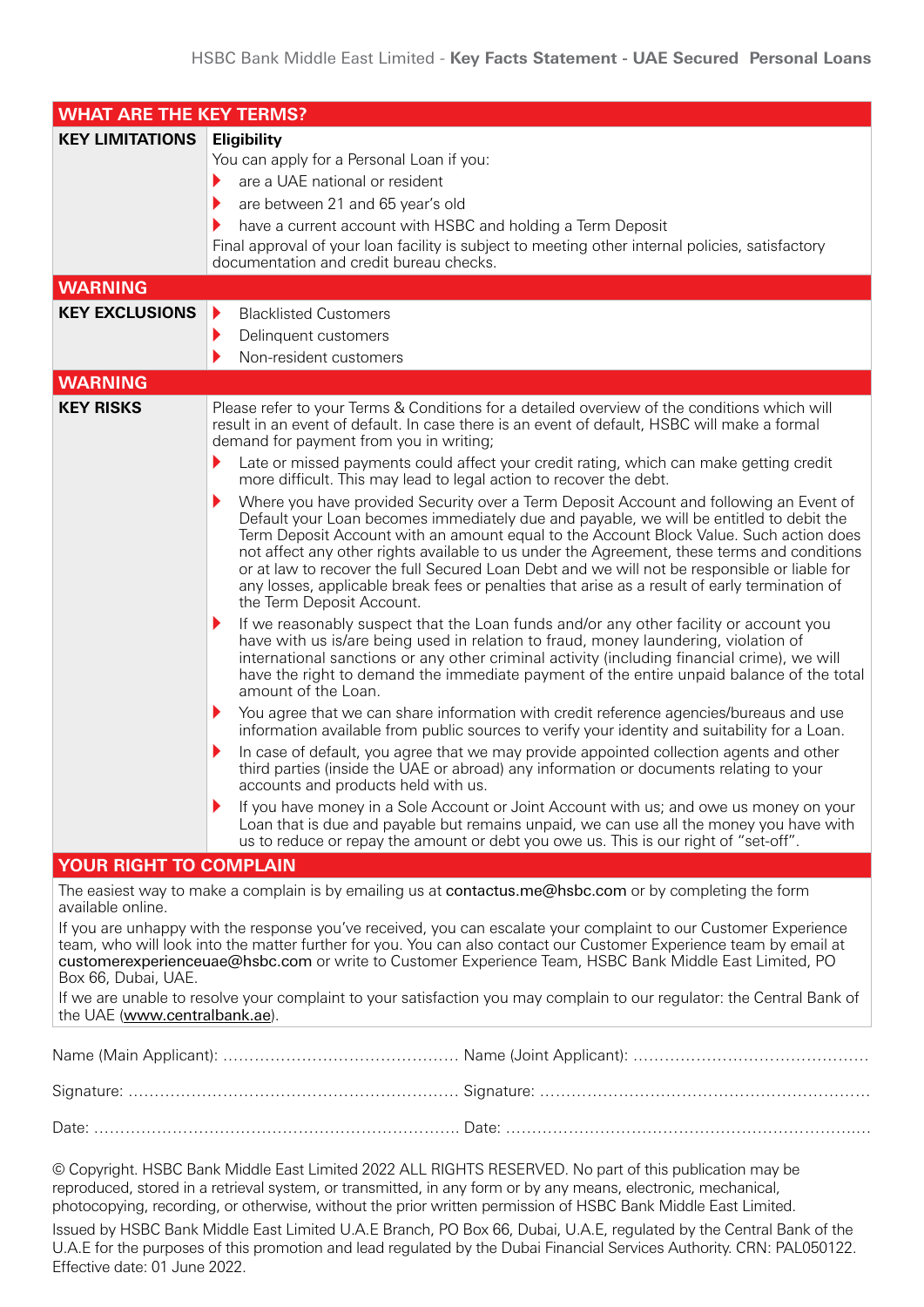

بنك HSBC الشرق األوسط المحدود

# **بيان الحقائق الرئيسية - القروض الشخصية المضمونة في اإلمارات العربية المتحدة**

| وصف المنتج / الخدمة والمزايا الرئيسية                                                                                                                                                                                                                 |                                       |                                                                         |                                                  |
|-------------------------------------------------------------------------------------------------------------------------------------------------------------------------------------------------------------------------------------------------------|---------------------------------------|-------------------------------------------------------------------------|--------------------------------------------------|
| تُمنح القروض الشخصية المضمونة للعملاء لتمويل وتغطية أية نفقات غير متوقعة، أو للاستفادة من أي عروض/                                                                                                                                                    |                                       | فرص دون الحاجة إلى تسيبل أموالهم المرتبطة بودائع لآجل.                  | الوصف                                            |
|                                                                                                                                                                                                                                                       |                                       | حد القرض يصل إلى 9٠٪ من قيمة الوديعة لأجل (TD)                          | المزايا الرئيسية                                 |
| مدة القرض تصل إلى ٣٦ شهراً (٣ سنوات)                                                                                                                                                                                                                  |                                       |                                                                         |                                                  |
| يمنح بنفس عملة الوديعة لأجل                                                                                                                                                                                                                           |                                       |                                                                         |                                                  |
| يضمن جدول الحفعات الثابتة سداد الحين بمرور الوقت                                                                                                                                                                                                      |                                       |                                                                         |                                                  |
|                                                                                                                                                                                                                                                       | لا حاجة لأي تغطية ائتمانية على الحياة |                                                                         |                                                  |
| قرض بسعر فائدة ثابت وبأفساط شهرية تشتمل على المبلغ الأصلي والفائدة                                                                                                                                                                                    |                                       |                                                                         |                                                  |
|                                                                                                                                                                                                                                                       |                                       | بدون رسوم ترتيب                                                         |                                                  |
|                                                                                                                                                                                                                                                       |                                       | بدون رسوم تسوية مبكرة                                                   |                                                  |
|                                                                                                                                                                                                                                                       |                                       |                                                                         |                                                  |
|                                                                                                                                                                                                                                                       |                                       | يمكنك التقدم بطلب للحصول على قرض شخصي إذا كنت:                          |                                                  |
|                                                                                                                                                                                                                                                       |                                       | من مواطني دولة الإمارات العربية المتحدة أو من المقيمين فيها             |                                                  |
|                                                                                                                                                                                                                                                       |                                       | پتراوح عمرك ما بين ٢١ و ٦٥ عاماً                                        |                                                  |
| آن يكون لديك حساب جاري لدى HSBC ولديك وديعة لأجل                                                                                                                                                                                                      |                                       |                                                                         |                                                  |
| تخضع الموافقة النهائية لمنح تسهيلات القرض الخاص بك لاستيفاء السياسات واللوائح الحاخلية الأخرى، وتقحيم                                                                                                                                                 |                                       | المستندات المقبول وتقارير مكتب الاتحاد للمعلومات الائتمانية.            |                                                  |
|                                                                                                                                                                                                                                                       |                                       | ما الذي تدفعه – معدلات الفائدة / الربح والرسوم والمصاريف                |                                                  |
| معدل النسبة السنوية أو APR هو الذي يشمل معدل الفائدة السنوي على أساس الرصيد المتِناقص بالإضافة<br>إلى رسوم التنفيذ التي يتم تقسيمها علَى الحد الأقصى لفترة الحيازة المسموح بها للمنتج وفقا للشروط والأحكام<br>المعمول بها.                            |                                       |                                                                         | معدل النسبة<br>السنوية (APR)<br>(الأرقام الواردة |
|                                                                                                                                                                                                                                                       |                                       | معدل النسبة السنوية (APR) – لأغراض الإرشاد والتوضيح فقط:                | هي أمثلة لأغراض<br>الإرشاد والتوضيح              |
| معدل النسبة السنوية                                                                                                                                                                                                                                   | رسوم الترتيب                          | معدل الفائدة                                                            | فقط)                                             |
| 7.8,10                                                                                                                                                                                                                                                | لا يوجد                               | 7.8,10                                                                  |                                                  |
|                                                                                                                                                                                                                                                       |                                       | قد يختلف معدل الفائدة بالاعتماد على مدة القرض ومعايير الأهلية الداخلية. |                                                  |
| معدل الفائدة: سيتم إعلامك به عند تقديم الطلب. معدل النسبة السنوية المبدئي هو ٤,٣٥٪.                                                                                                                                                                   |                                       |                                                                         | معدل الفائدة/<br>الربح الذي تدفعه                |
| لا نفرض حالياً أي رسوم ترتيب أو رسوم تسوية مبكرة على القروض الشخصية المضمونة. وللحصول على آخر<br>المعلومات المتعلقة بالرسوم والمصاريف، يرجى العودة إلى جدول رسوم الخدمات والتعرفات المطبقة لحينا<br>والمتوفر على موقعنا الإلكتروني <u>www.hsbc.ae</u> |                                       |                                                                         |                                                  |
| يتم تسعير معدل النسبة السنوية على أساس معدل الفائدة الثابت للرصيد المتناقص طوال مدة القرض.                                                                                                                                                            |                                       |                                                                         |                                                  |
| يتم احتساب الفائدة على أساس ٣٦٥ يوماً في السنة التقويمية ويتم استحقاقها يومياً.                                                                                                                                                                       |                                       |                                                                         |                                                  |
| نقوم بتطبيق معدل الفائدة على رصيد القرض الخاص بك عند انخفاضه في كل شهر (أي عند سداد كل<br>قسط مجدول). وتحفع الفائدة شهريا.                                                                                                                            |                                       |                                                                         |                                                  |
| فيما يلي مثال، إخٍا كنت من عملاء Premier وتحتفظ بوديعة لأجل لدى HSBC وتتقدم بطلب للحصول على<br>قرض بمبلغ ٢٥٠ الف درهم إماراتي.                                                                                                                        |                                       |                                                                         |                                                  |
| ۲۵۰٫۰۰۰ درهم إماراتی                                                                                                                                                                                                                                  |                                       | المبلغ الممول (المبلغ الأصلي)                                           |                                                  |
| 7.8,10                                                                                                                                                                                                                                                |                                       | معدل الفائدة                                                            |                                                  |
| ٣٦                                                                                                                                                                                                                                                    |                                       | مدة القرض                                                               |                                                  |
| ۱ ینایر ۲۰۲۲                                                                                                                                                                                                                                          |                                       | تاريخ القسط الأول                                                       |                                                  |
| معدل النسبة السنوية (APR)<br>7.8,10                                                                                                                                                                                                                   |                                       |                                                                         |                                                  |
| ۱۷٫۱۱۹ درهم إماراتی<br>إجمالي الفوائد المستحقة                                                                                                                                                                                                        |                                       |                                                                         |                                                  |
| ۲۱۷,۱۱۹ درهم إماراتی                                                                                                                                                                                                                                  |                                       | المبلغ الإجمالي المستحق                                                 |                                                  |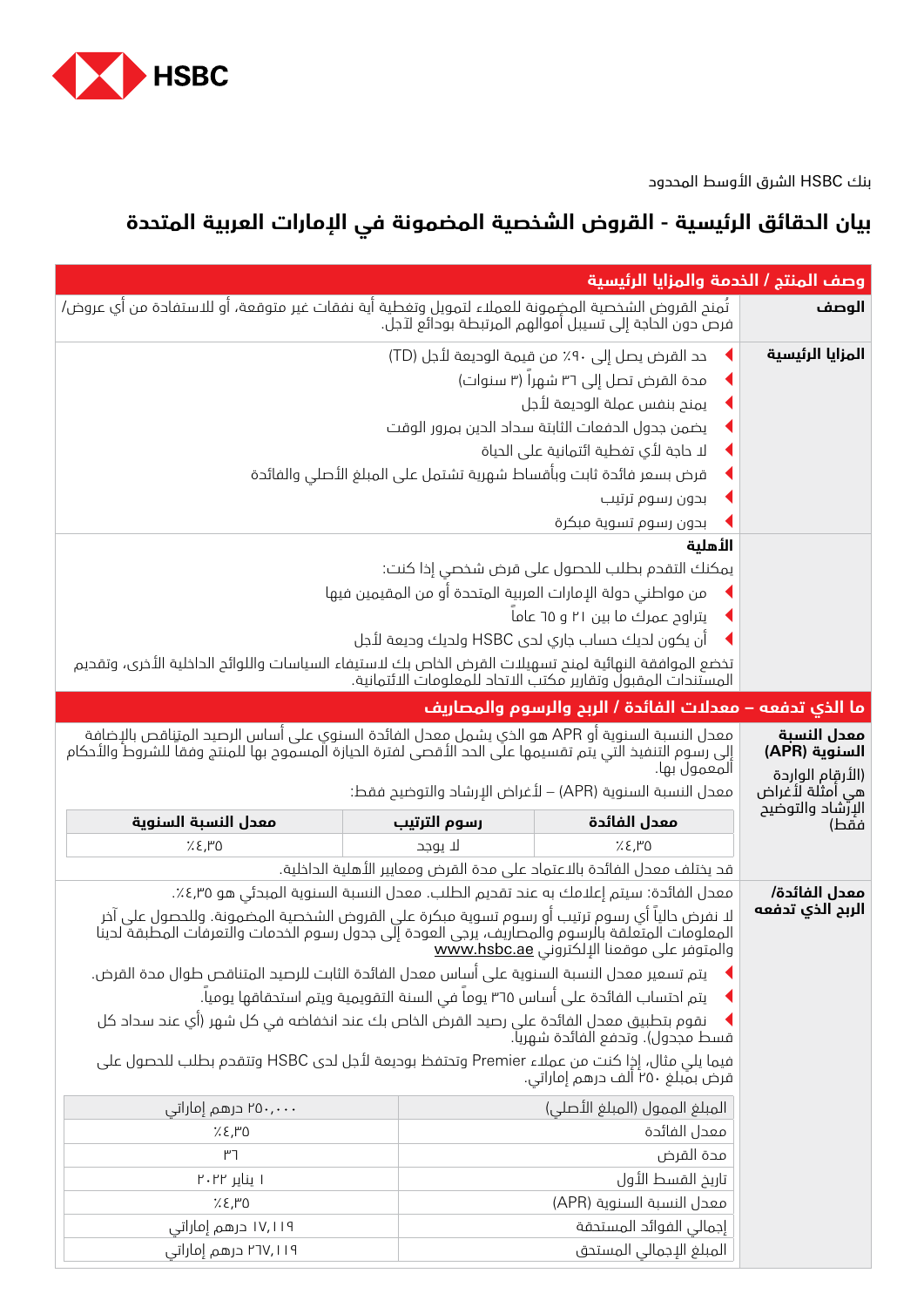#### **الرسوم والمصاريف**

ال نفرض حالياً أي رسوم ترتيب أو رسم تسوية مبكرة مقابل القرض الشخصي المضمون.

لالطالع على جميع الرسوم والمصاريف األخرى المطبقة، يرجى العودة إلى الصفحة رقم 8 من جدول رسوم الخدمات والتعرفات المتاح على موقعنا العام (<u>www.hsbc.ae</u>).

## **حقك في اإللغاء**

إذا غيرت رأيك بشأن القرض، فسيكون بإمكانك إلغاؤه. وسيكون لديك فترة تراجع مدتها 5 أيام عمل تبدأ في يوم العمل التالي بعد توقيعك على شروط وأحكام القرض الشخصي المضمون. وهذا يعني أنه بإمكانك إلغاء اتفاقية القرض خالل هذه الفترة

وخالل فترة التراجع، سنقوم بتقديم مبلغ القرض إليك وتسجيل الضمان، ووضع إشارة عليه مقابل حساب الوديعة ألجل المرهون الخاص بك. وقبل قيامك بممارسة حقك في اإللغاء، يتعين عليك سداد قرضك المستحق بالكامل. ولن تكون قادراً على إلغاء اتفاقية القرض الشخصي في حال وجود أي رصيد مستحق للقرض. وبعد الإلغاء سنقوم بإلغاء تسجيل الضمان.

إذا كنت تستخدم قرضك كزيادة لقيمة قرض حالي، فإننا لن نقوم بدفع أموال القرض إليك لحين حدوث ما يلي: )1( انتهاء فترة التراجع او (٢) تنازلك عن فترة التراجع. إذا تنازلت عن فترة التراجع، فستكون شروط اتفاقية القرض سارية وملزمة على الفور. وإذا اخترت إلغاء اتفاقية القرض بوقت مبكر ولكن بعد انتهاء فترة التراجع أو التنازل عنها، فسيتم تطبيق الشروط الموضحة في قسم شروط القرض الشخصي 12 - التسوية المبكرة، بما في ذلك أي رسوم تسوية مبكرة سارية.

## **إنهاء االتفاقية الخاصة بك في وقت مبكر**

يمكنك إنهاء اتفاقك معنا بوقت مبكر (بعد فترة التراجع) وذلك عن طريق، على سبيل المثال، تسوية إجمالي المبلغ المستحق على حساب القرض الخاص بك. وإذا كنت ترغب في إنهاء االتفاقية، فيجب عليك االتصال بنا على الرقم -LOANS 800( 56267-800 )أو زيارة ُ أي من الفروع األقرب إليك. ويتوقع منك سداد جميع األرصدة المستحقة ودفع أي رسوم أو مصاريف مستحقة.

## **ما هي التزاماتك األساسية؟**

تحدد شروط وأحكام القرض الشخصي المضمون المطبقة على اتفاقيتك معنا، والتي سيتم تزويدك بها لمراجعتها قبل التوقيع، وكذلك شروط العقد المبرم بيننا بما في ذلك التزاماتك تجاهنا والتزاماتنا تجاهك. وسنوضح في هذا القسم االلتزامات األساسية المطبقة على هذا المنتج.

- <sup>t</sup> يجب عليك االستمرار في ضمان توفر الرصيد الكافٍ في كل شهر في حسابك ليتم تحصيل األقساط الشهرية بنجاح.
- <sup>t</sup> يجب عليك سداد األقساط في تواريخ استحقاقها لحين سداد كامل القرض. وإذا لم نستلم القرض المضمون المستحق بالكامل في ً تاريخ السداد أو بعد إنفاذ الضمان، فستبقى مسؤوال عن سداد ما تبقى من القرض المضمون المستحق.
	- ▶ يجب أن تقدم لنا الضمان، أي الوديعة لأجل (وفي حالة حدوث أي تغيير في القانون أو اللوائح التنٍظيمية أو الظروف، أو أي أشكال إضافية من الضمان قد نطلبها) بالصيغة (الصيغ) المناسبة التي نطلبها. ويكون الاتفاق مشروطاً بتقديم الضمان لنا.
- في حال قيامك بتوفير الضمان على حساب الوديعة لأجل، فسنقوم بفرض حجر كامل على الأموال التي تساوي القيمة الدفترية للحساب («حجر الحساب»). وسيتم رهن هذه الأموال لصالحنا. وهذا يعني أنك لن تكون قادراً على سحب هذه الأموال أو التعامل بها خالل فترة السداد. يرجى العودة إلى الشروط العامة لالطالع على البنود التي تحكم حساب الوديعة ألجل الخاص بك.
- <sup>t</sup> تتعهد إخطارنا في حال تغيرت أي من المعلومات التي زودتنا بها فيما يتعلق بطلب القرض الخاص بك خالل فترة القرض وتزويدنا بأي معلومات إضافية أو محدثة قد نطلبها، والتي قد تتضمن تقديم إثباتات لدعم الغرض المقترح الستخدام مبلغ القرض. ويجب عليك أيضاً دفع تكاليفنا ومصاريفنا المعقولة إذا كان علينا تنفيذ شروط القرض الشخصي المضمون ضدك. وهذا يشمل أتعاب ومصاريف المحامين ووكاالت التحصيل.
- <sup>t</sup> االستمرار في الحفاظ على بيانات الحساب المصرفي/ كلمات السر/ المستندات المتعلقة بالحساب، وما إلى ذلك بمكان آمن وعدم مشاركتها مع أي شخص آخر.

هذه ليست بقائمة شاملة بالتزاماتك، للمزيد من التفاصيل يرجى العودة إلى شروط وأحكام القرض الشخصي المضمون. من المتوقع أن تفي بجميع التزاماتك طوال مدة االتفاقية الخاصة بك.

## **شيكات الضمان/ الكفاالت / التعهدات/ الكفاالت المشتركة - ما الذي نطلبه؟**

يجب أن تقدم لنا ضماناً على حساب الوديعة لأجل وسنفرض حجراً كاملاً على الأموال التي تساوي القيمة الدفترية للحساب. وسيتم رهن هذه الأموال لصالحنا. وهذا يعني أنك لن تكون قادراً على سحب هذه الأموال أو التعامل بها خلال فترة السداد. يرجى العودة إلى الشروط العامة لالطالع على البنود التي تحكم حساب الوديعة ألجل الخاص بك.

سيتم فك تجميد الحساب فقط بمجرد سداد مديونية القرض الشخصي المضمون بالكامل.

## **التغييرات في الشروط واألحكام الخاصة بك**

نحتفظ بالحق في إجراء تغييرات محددة على شروط واحكام الٍاتفاقية الخاصة بك بعد توقيعك عليها. وهذه التغييرات مسموح بها. وسنرسل لك دائماً إشعاراً قبل ٦٠ يوماً على الأقل من إجراء أي تغيير مسموح به ما لم يكن التغيير مطلوباً بموجب القانون أو اللوائح التنظيمية ليصبح ساري المفعول في وقت أقرب. يرجى العودة إلى شروط وأحكام القرض الشخصي المضمون للحصول على المزيد من التفاصيل حول التغييرات المسموح بها وكيفية قيامنا بإخطارك بها.